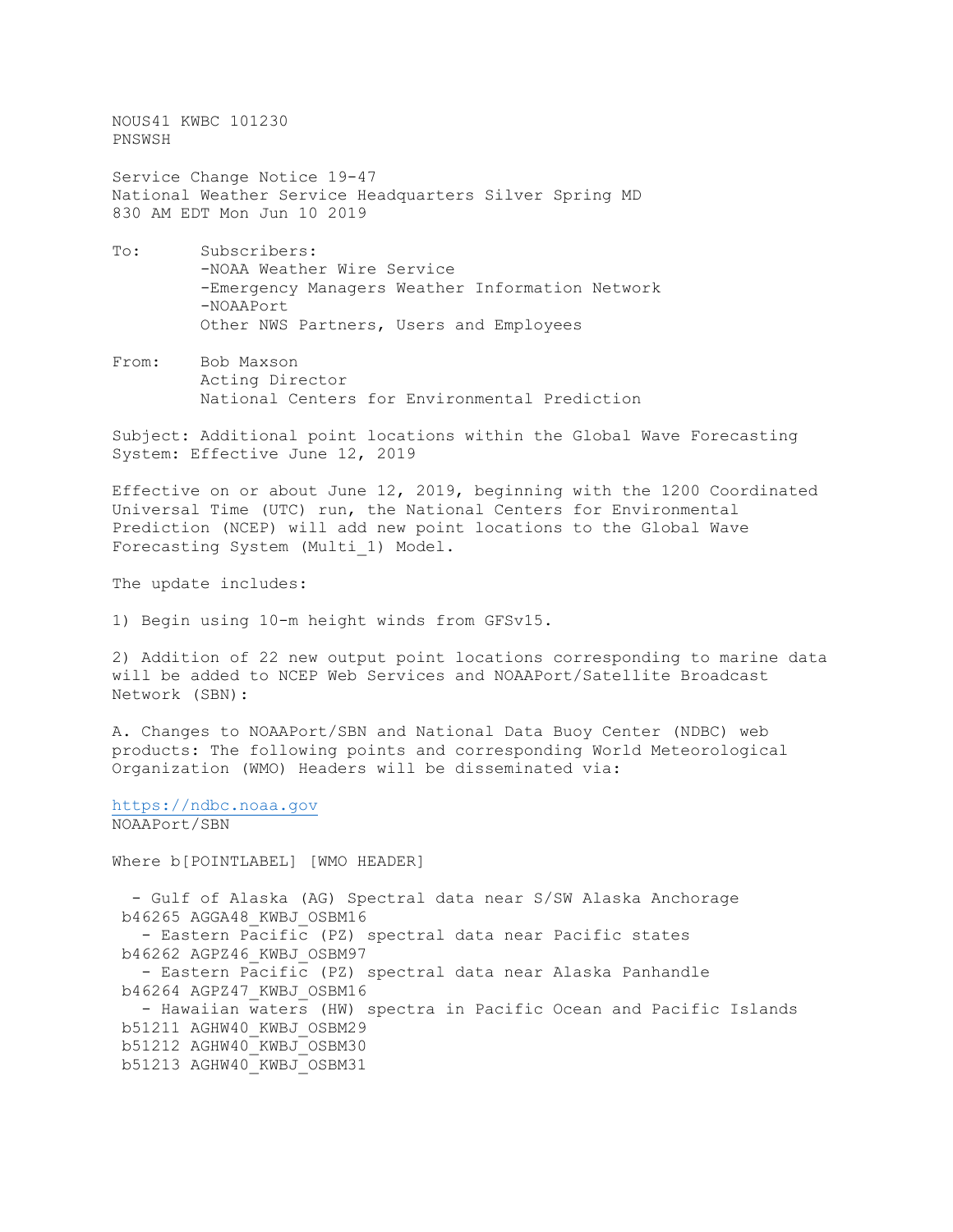- Western Pacific (PW) spectra in Pacific Ocean and Pacific Islands b21178 AGPW40\_KWBJ\_OSBM39 b21229 AGPW40\_KWBJ\_OSBM40 b22108 AGPW40\_KWBJ\_OSBM41 b22184 AGPW40\_KWBJ\_OSBM42 b22185 AGPW40\_KWBJ\_OSBM43 b22186 AGPW40\_KWBJ\_OSBM44 b22187 AGPW40\_KWBJ\_OSBM45 b22188 AGPW40\_KWBJ\_OSBM46 b22189 AGPW40\_KWBJ\_OSBM47 b22190 AGPW40\_KWBJ\_OSBM48 - Caribbean Sea (CA) spectra south from NC and Puerto Rico b41117 AGCA42\_KWBJ\_OSBM29 b42079 AGCA42\_KWBJ\_OSBM30 b42086 AGCA42\_KWBJ\_OSBM31 b42095 AGCA42\_KWBJ\_OSBM32 - Western Atlantic (NT) spectra NE states north of VA b44087 AGNT41\_KWBJ\_OSBM68 - Western Atlantic (NT) spectra near South America b31375 AGNT43\_KWBJ\_OSBM14 B. Changes to NCEP Web Services The new output points will be reflected on wave model spectral files disseminated via NCEP Web Services. [https://nomads.ncep.noaa.gov](https://nomads.ncep.noaa.gov/) [ftp://ftp.ncep.noaa.gov](ftp://ftp.ncep.noaa.gov/) The following compressed/tar files will contain the new POINTLABELs: multi\_1.tCCz.bull\_tar multi\_1.tCCz.cbull\_tar multi\_1.tCCz.csbull.tar multi\_1.tCCz.spec\_tar.gz The following uncompressed directories will have added data files: multi\_1.YYYYMMDD/bulls.tCCz/multi\_1.[POINTLABEL].bull multi\_1.YYYYMMDD/bulls.tCCz/multi\_1.[POINTLABEL].cbull multi\_1.YYYYMMDD/bulls.tCCz/multi\_1.[POINTLABEL].csbull multi\_1.YYYYMMDD/bulls.tCCz/multi\_1.[POINTLABEL].spec

Where POINTLABEL refers to the new points detailed above; Where YYYYMMDD is year, month and day, CC is cycle.

Details about the NCEP Wave Models are found online at:

<http://polar.ncep.noaa.gov/waves/index2.shtml>

Any questions, comments or requests regarding this implementation should be directed to the contacts below.